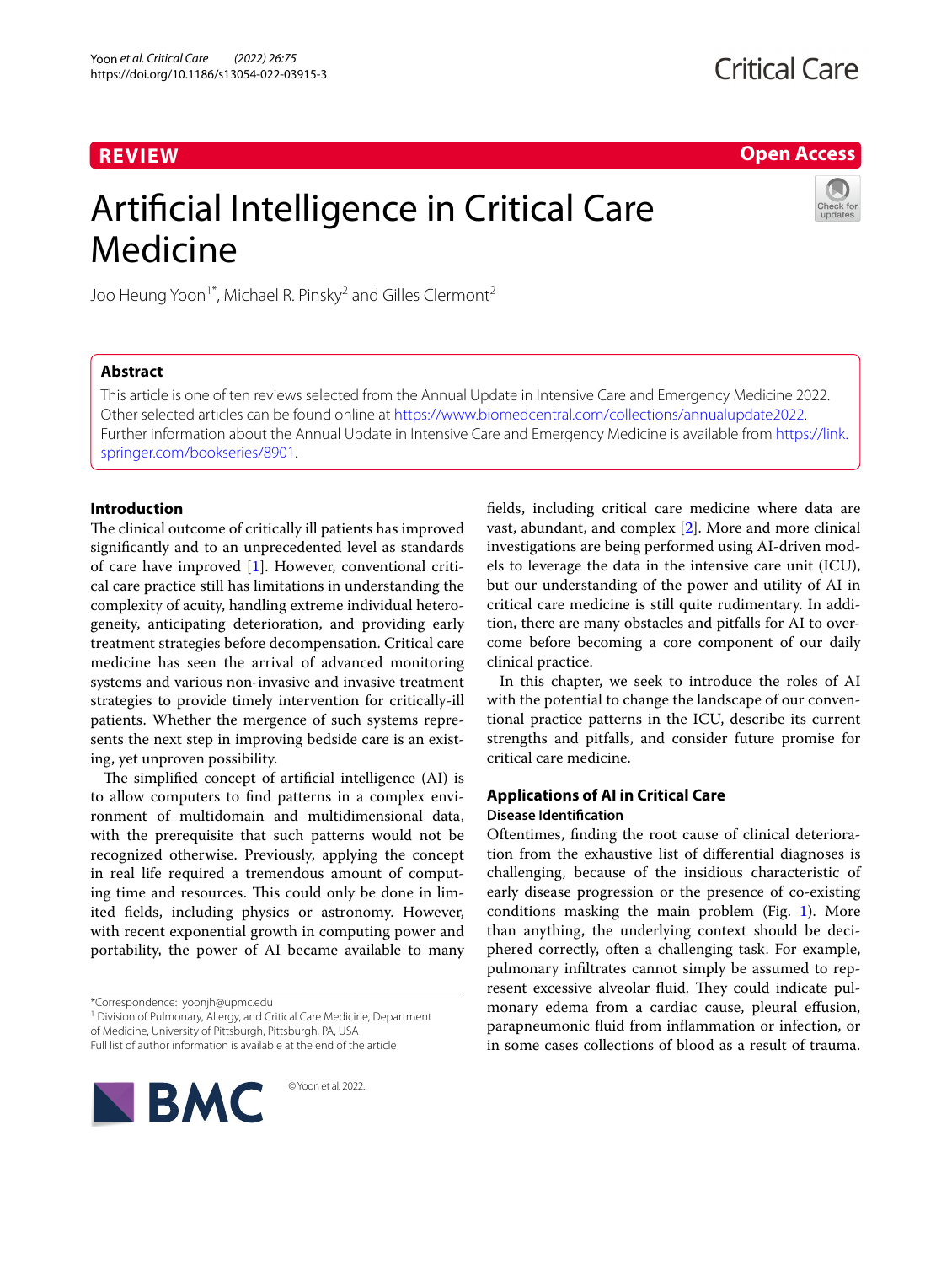

<span id="page-1-0"></span>Without clinical context and further testing, adequate and timely management could be delayed. AI could assist in such cases by obtaining a more precise diagnosis, given advanced text and image processing capability. The presence of congestive heart failure (CHF) could be differentiated from other causes of lung disease using a machine learning model [[3\]](#page-7-2), and amounts of pulmonary edema secondary to the CHF could be quantified with semi-supervised machine learning using a variational autoencoder [\[4](#page-7-3)]. During the severe acute respiratory syndrome coronavirus 2 (SARS-CoV-2) pandemic, imaging data from patients admitted to hospital were processed to detect coronavirus disease 2019 (COVID-19) using an AI model [[5\]](#page-7-4). With recent efforts in image segmentation and quantification of lesions by convolutional neural networks, a type of algorithm particularly apt at interpreting images, the presence of traumatic brain injury (TBI) on head computed tomography (CT) could be evaluated with higher accuracy than manual reading [\[6\]](#page-7-5). Similarly, traumatic hemoperitoneum was quantitatively visualized and measured using a multiscale residual neural network [[7\]](#page-7-6).

#### **Disease Evolution Prediction**

Disease detection and prediction of disease evolution is one of the holy grails for critically ill patients. Given that the disease process is a continuum, instability of clinical condition can take various paths, even prior to ICU admission  $[8]$  $[8]$ . In a series of step-down unit patients who experienced cardiorespiratory instability (defined as hypotension, tachycardia, respiratory distress, or a desaturation event using numerical thresholds), a dynamic model using a random forest classification showed that a personalized risk trajectory predicted deterioration 90 min ahead of the crisis [\[9](#page-7-8)].

In the ICU, rapid clinical deterioration is common, and the result can be irreversible and even lead to mortality if detected late. Thus, efforts are being made to predict such hemodynamic decompensation. Tachycardia, one of the most commonly observed deviations from normality prior to shock, was predicted 75 min prior to development using a normalized dynamic risk score trajectory with a random forest model [\[10](#page-7-9)]. Hypotension, a manifestation of shock, was also predicted in the operating room [[11](#page-7-10)]. The utility of a machine learning model in reducing intraop-erative hypotension was further confirmed in a randomized controlled trial in patients having intermediate and high-risk surgery, with hypotension occurring in 1.2% of patients managed with an AI-driven intervention, versus 21.5% using conventional methods [[12\]](#page-7-11). Hypotension events have also been predicted in the ICU where vital sign granularities are lower and datasets contain more noise. Using electronic health record (EHR) as well as physiologic numeric vital sign data, clinically relevant hypotension events were predicted with a random forest model, achieving a sensitivity of 92.7%, with the average area under the curve (AUC) of 0.93 at 15 min before the actual event [[13\]](#page-7-12).

Hypoxia and respiratory distress have also been major targets for prediction, the roles of which have expanded during the recent coronavirus pandemic. In the first few months of the pandemic, AI-driven models were used to predict the progression of COVID-19, using imaging, biological, and clinical variables [[14\]](#page-7-13). Cardiac arrest has also been predicted using an electronic Cardiac Arrest Risk Triage (eCART) score from EHR data, showing noninferior scores compared to conventional early warning scoring systems [[15](#page-7-14)]. Sepsis has also been predicted, with an AUC of 0.85 using Weibull-Cox proportional hazards model on high-resolution vital sign time series data and clinical data [\[16](#page-7-15)]. Other clinical outcomes may be predicted using AI models, including mortality after TBI [[17\]](#page-7-16) or mortality of COVID-19 patients with different risk profiles [\[18\]](#page-7-17).

#### **Disease Phenotyping**

Critical illness is complex and its manifestations can rarely be reduced to typical presentations. Rather, critical illness manifests in a lot of different ways (inherent heterogeneity), and carries significant risks for organ dysfunction that can subsequently complicate the underlying disease process or recovery processes. Such syndromes should not be treated blindly without careful consideration of underlying etiologies or clinical conditions for a given individual. Moreover, the complex critical states change over time, such that clinicians cannot rely on assessments from even a few hours earlier. Yet, evidencebased guidelines should be followed whenever these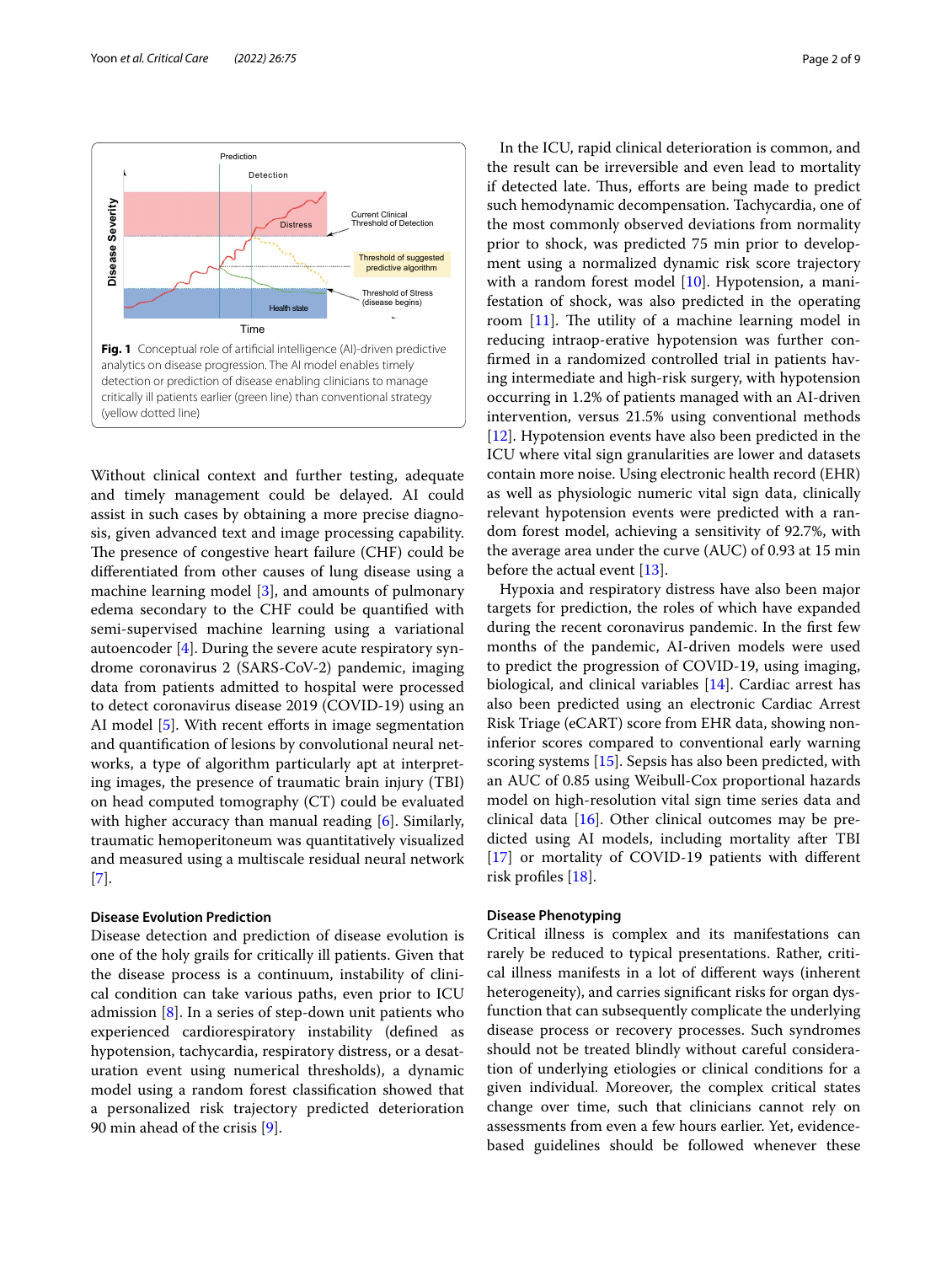exist. With its strong capability of pattern recognition from complex data, AI could delineate distinctive phenotypes or endotypes that could reflect influences from the critical state and hence open up avenues to personalize management, integrated into existing guidelines.

Sepsis, one of the most common ICU conditions, is a highly heterogenous syndrome, and has been a favorite target of AI algorithms. Recently, using different clinical trial cohorts, sepsis was clustered into four phenotypes (α, 3, γ, and 6) by consensus K-means clustering, a type of unsupervised machine learning model. The phenotypes had distinctive demographic characteristics, different biochemical presentations, correlated to host-response patterns, and were eventually associated with different clinical outcomes [[19\]](#page-7-18). Such phenotypes are of a descriptive nature, are useful in describing case-mix, and could represent targets for predictive enrichment of clinical trials. However, they are not at this juncture based in mechanism and thus are not therapeutically actionable. Nevertheless, further explorations using richer data might allow a greater degree of actionability.

In the acute respiratory distress syndrome (ARDS), latent class analysis (LCA) revealed two subtypes (hypoand hyper-inflammatory subtypes) linked with different clinical characteristics, treatment responses, and clinical outcomes [\[20](#page-7-19)]. A parsimonious model was developed and achieved similar performance to the initial LCA using a smaller set of classifier variables (interleukin [IL]- 6, -8), protein C, soluble tumor necrosis factor (TNF) receptor 1, bicarbonate, and vasopressors). This result was validated in a secondary analysis of three different randomized clinical trials [\[21](#page-7-20)]. This machine learningdriven ARDS phenotyping has expanded our knowledge in assessing and treating complex disease, and become one of the criteria for predictive enrichment of future clinical trials.

Dynamic phenotyping for prediction of clinical deterioration can be performed on time series data. Using analysis of 1/20 Hz granular physiologic vital sign data, several unique phenotypes, including persistently high, early onset, and late onset deterioration, were identified prior to overt cardiorespiratory deterioration, using K-means clustering (Fig. [2](#page-2-0)) [[9\]](#page-7-8). Time-series of images can be clustered for dynamic phenotyping, as performed using transesophageal echocardiographic monitoring images in patients with septic shock: using a hierarchical clustering method, septic shock was clustered into three cardiac deterioration patterns and two responses to interventions, which were linked with clinical outcome with different day 7 and ICU mortality rates [[22\]](#page-7-21).



<span id="page-2-0"></span>American Thoracic Society

3.0

#### **Guiding Clinical Decisions**

For a complex problem, one-size-fits-all solutions do not work well. Over the last decade, research has failed to improve the outcome of septic shock with different treatment guidelines [[23](#page-7-22), [24\]](#page-7-23). The extreme heterogeneity of septic shock, various underlying conditions, and different host-responses could be at least partially addressed by AI to provide individualized solutions using reinforcement learning. The algorithm in reinforcement learning is designed to detect numerous variables in a given state to build an action model, which then learns from the reward or penalty from the results of the action. Applying this to the sepsis population, reinforcement learning could provide optimal sequential decision-making solutions for sepsis treatment, showcasing the potential impact of AI to generate personalized solutions [\[25\]](#page-7-24). In patients receiving mechanical ventilation, time series data with 44 features were extracted and reinforcement learning (Markov Decision Process) resulted in better results compared to physicians' standard clinical care, with target outcomes of 90-day and ICU mortality [[26\]](#page-7-25). These examples demonstrate the role AI may have in guiding important decision-making for critically ill patients. The notion of AI's therapeutic utility could be more pronounced and provocative in different clinical environments, such as critical case scenarios in remote areas where clinicians are not available and patient transfer is not possible, or resource-limited settings where treatment options are limited. Because the optimality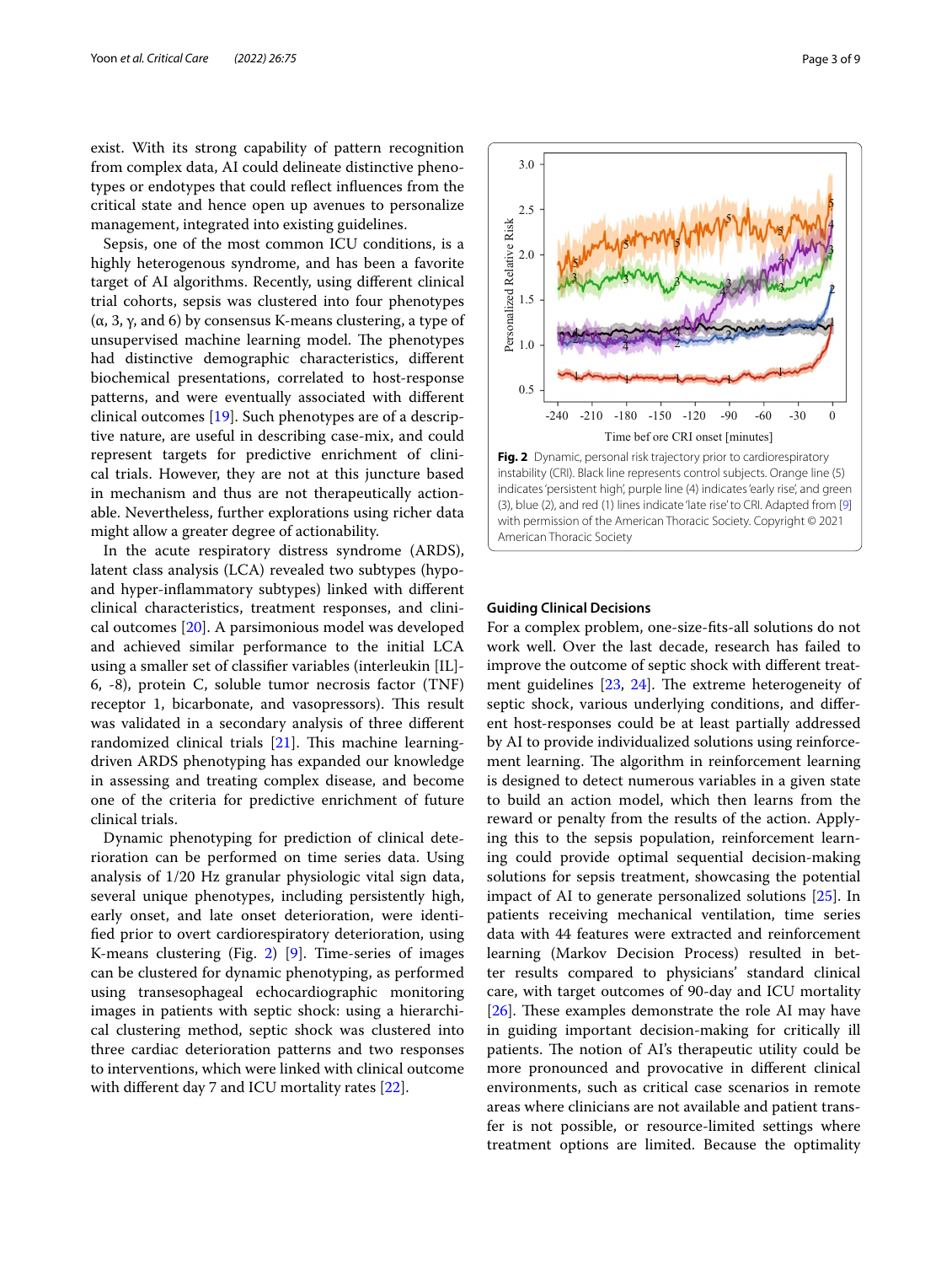of such treatment recommendations is computed from retrospective and observational datasets, it is imperative that recommendation sequences or policies originating from such AI systems be fully analyzed and then tested prospectively before clinical implementation.

## **Implementation**

An important consideration in successful deployment of AI at the bedside is system usability and trustworthiness. Deployment of such systems should involve all stakeholders, including clinicians and patients (end users), researchers (producers), and hospital administrators (logistics and management). In a specific research project, an implementation strategy entails creating models with adequate amounts of information (not a 'flood' of information with alarms), delivered with understandable (interpretable) logics, and placed on a visually appealing vehicle or dashboard—a graphic user interface. These systems, when deployed as alerting tools, must be accurate enough and parsimonious enough to prevent alarm fatigue, which leads to delays in detecting, and intervening for, developing crises [[27\]](#page-7-26). In recent work on prediction of hypotension in the ICU, researchers found that AI-generated alerts could be reduced tenfold while maintaining sensitivity, when they used a stacked random forest model, or a model checking on another model before generating alerts [[13](#page-7-12)].

Understanding AI-derived predictions and recommendations is arguably an important component of AI acceptance at the bedside. Although complex models can be thought of as 'black-boxes', an enormous effort is underway to enhance model interpretability and explainability. For example, in a recent report on hypoxia detection, researchers adopted concepts from game theory to differentially weight predictive physiological readouts during surgery, as an attempt to interpret the clinical drivers of hypoxic alarming from an AI system [\[28](#page-7-27)]. Creating the graphic user interface is necessary not only for the AI output to be delivered to the bedside, but also to improve hospital workflow and alleviate nursing burden. As shown in recent work, deep learning could be used to analyze fiducial points from the face, postures, and action of patients, and from environmental stimuli to discriminate delirious and non- delirious ICU patients [\[29](#page-7-28)]. Future ICU design should embrace the functionalities of AI solutions to enable clinicians to react earlier to any potential deterioration, and researchers to build models that perform better using more comprehensive data, and presented in such a way that it will be readily available, highly accurate, and trusted by bedside clinicians.

## **Pitfalls of AI in Critical Care**

As much as the power of the AI model changes the current landscape of data analysis and plays an important role in assisting early diagnosis and management, there are many road blocks that should not be overlooked when introducing AI models for critically ill patients.

#### **Explainability and Interpretability**

Many AI models have complex layers of nodes that enable the characteristics of input data to be more meaningful in revealing hidden patterns. While the model may produce seemingly accurate output through that process, oftentimes the rationale of the computation cannot be provided to the end users. In the clinical environment, this can create strong resistance to accepting AI models into daily practice, as clinicians fear that performing unnecessary interventions or changing a treatment strategy without supporting scientific evidence could easily violate the first rule of patient care, *primum non nocere*. In critical care medicine, such a move could be directly and rapidly associated with mortality. On the other hand, many novel treatments did not have enough evidence when first introduced in the history of medicine, and 'black-box' models do not need to be completely deciphered, advocating the use of inherently interpretable AI [\[30](#page-7-29)]. Another recent approach argues that providing detailed methodologies for the model validation, robustness of analysis, history of successful/unsuccessful implementations, and expert knowledge could alleviate epistemological and methodological concerns and gain reliability and trust [[31\]](#page-7-30).

Multiple efforts have been introduced to overcome the complexity of deep learning models. Explaining feature contribution on a dynamic time series dataset became possible by leveraging game theory into measuring feature importance, when predicting near-term hypoxic events during surgery [[32](#page-7-31)]. In that report, contributing features explained by SHapley Additive exPlanation (SHAP) showed consistency with the literature and prior knowledge from anesthesiologists for upcoming hypoxia risks. Moreover, anesthesiologists were able to make better clinical decisions to prevent intraoperative hypoxia when assisted by the explainable AI model.

## **Lack of Robustness**

The readiness of AI for the real-life clinical environment is limited by the lack of adequate clinical experiments and trials, with a disappointingly low rate of reproducibility and prospective analyses. In a recent review of 172 AI-driven solutions created from routinely collected chart data, the clinical readiness level for AI was low. In that study, the maturity of the AI was classified into nine stages corresponding to real world application [\[33](#page-7-32)].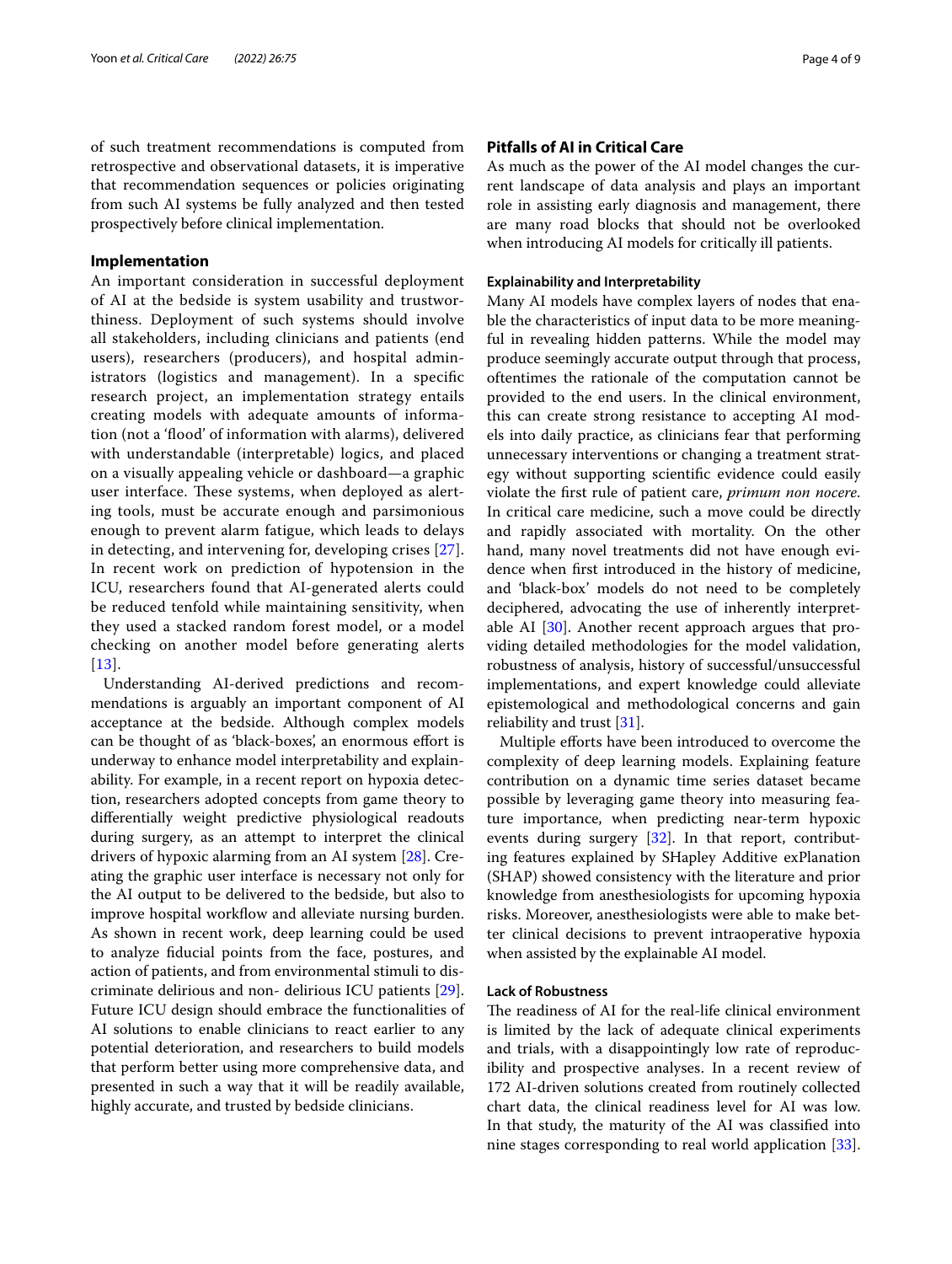Strikingly, around 93% of all analyzed articles remained below stage 4, with no external validation process, and only 2% of published studies had performed prospective validation. Thus, current AI models in critical care medicine have largely been generated using retrospective data, without external validation or prospective evaluation.

Reproducibility of AI solutions is not guaranteed and no clear protocols exist to examine this thoroughly. As mentioned above, AI solutions already have limitations in terms of data openness and almost inexplicable algorithmic complexity, so the lack of reproducibility on top of these factors could significantly impact the fidelity of the AI model. A recent study attempted to reproduce 38 experiments for 28mortality prediction projects using the Medical Information Mart for Intensive Care (MIMIC-III) database, and reported large sample size differences in about a half the experiments [[34\]](#page-7-33). This problem highlights the importance of accurate labeling, understanding the clinical context to create the study population, as well as precise reporting methods including data pre-processing and featurization.

Adherence to reporting standards and risks of bias is also sub-optimal, as a study that analyzed 81 non-randomized and 10 randomized trials using deep learning showed only 6 of 81 non-randomized studies had been tested in a real-world clinical setting and 72% of studies showed high risks of bias [[35](#page-7-34)]. Hence, considering the scientific rigor of conventional randomized controlled trials needed to prove scientific hypothesis, the maturity and robustness of AI-driven models would be even less convincing for everyday practice.

More complex and sophisticated AI models, like reinforcement learning are also not free from challenges, as such intricate models require a lot of computational resources and are difficult to test on patients in order to train or test the models in a clinical environment. Inverse reinforcement learning, which infers information about rewards, could be a new model-agnostic reinforcement learning approach to constructing decision-making trajectories, because this approach alleviates the stress of manually designing a reward function [[36](#page-7-35)]. With those algorithmic advances, decision-assisting engines can be more robust and reliable when input data varies, which may be a great asset to critical care data science where work is conducted with enormous quantity and extreme heterogeneity of data.

#### **Ethical Concerns**

Use of AI in critical care is still a new field to most researchers and clinicians. We will not really appreciate what ethical issues we will encounter until AI becomes more widely used and apparent in the development pipeline and bedside applications. However, given the nature of AI characteristics and current AI-driven solutions, a few aspects can be discussed to look around the corner into likely ethical dilemmas of AI models in critical care. The first issue is in data privacy and sharing. Innovation in data science allows us to collect and manipulate data to find hidden patterns, during which course collateral data leakage could pose threats, especially in its pre-processing and in external validation steps towards generalization. It is very hard to remove individual data points from the dataset once they are already being used by the AI model. De-identification and parallel/distributive computing could provide some solutions to data management, and novel models, including federated learning, might minimize data leakage and potentially speed up the multicenter validation process.

A second issue in ethics is safety of the AI model at the bedside. To semi-quantitatively describe the safety of the model, the analogous maturity metric used by self-driving cars was used for clinical adaptability of AI-driven solutions, with 6 levels [\[37](#page-7-36)]: 0 (no automation) to 2 (partial automation) represent situations where the human driver monitors the environment; 3 (conditional automation) to 5 (full automation) represent situations where the system is monitoring the environment rather than any human involvement. According to this scale, if used in real life, most of the AI-driven solutions developed would fall into categories 1 or 2. This concept signifies that the safety and accountability of the AI model cannot be blindly guaranteed, and decision making by clinicians remains an integral part of patient care. Also, the autonomy of individual patients has never been more important, including generating informed consent or expressing desire to be treated in life-threatening situations—here the AI recommendations might not be aligned with those of the patient. Recognition of such ethical issues and preparing for potential solutions to overcome limitations of AI, as well as understanding more about patient perspectives could allow researchers and clinicians to develop more practical and ethical AI solutions.

## **Future Tasks of AI in Critical Care**

## **Data De‑identification/Standardization/Sharing Strategy**

Like any other clinical research, AI solutions need validation from many different angles. External validation, which uses input data from other environments, is one of the most common ways to generalize a model. Although external validation and prospective study designs certainly require collaborative data pools and concerted efforts, creating such a healthy ecosystem for AI research in critical care demands considerable groundwork.

De-identification of the healthcare data is probably the first step to ascertain data privacy and usability. The Society of Critical Care Medicine (SCCM)/European Society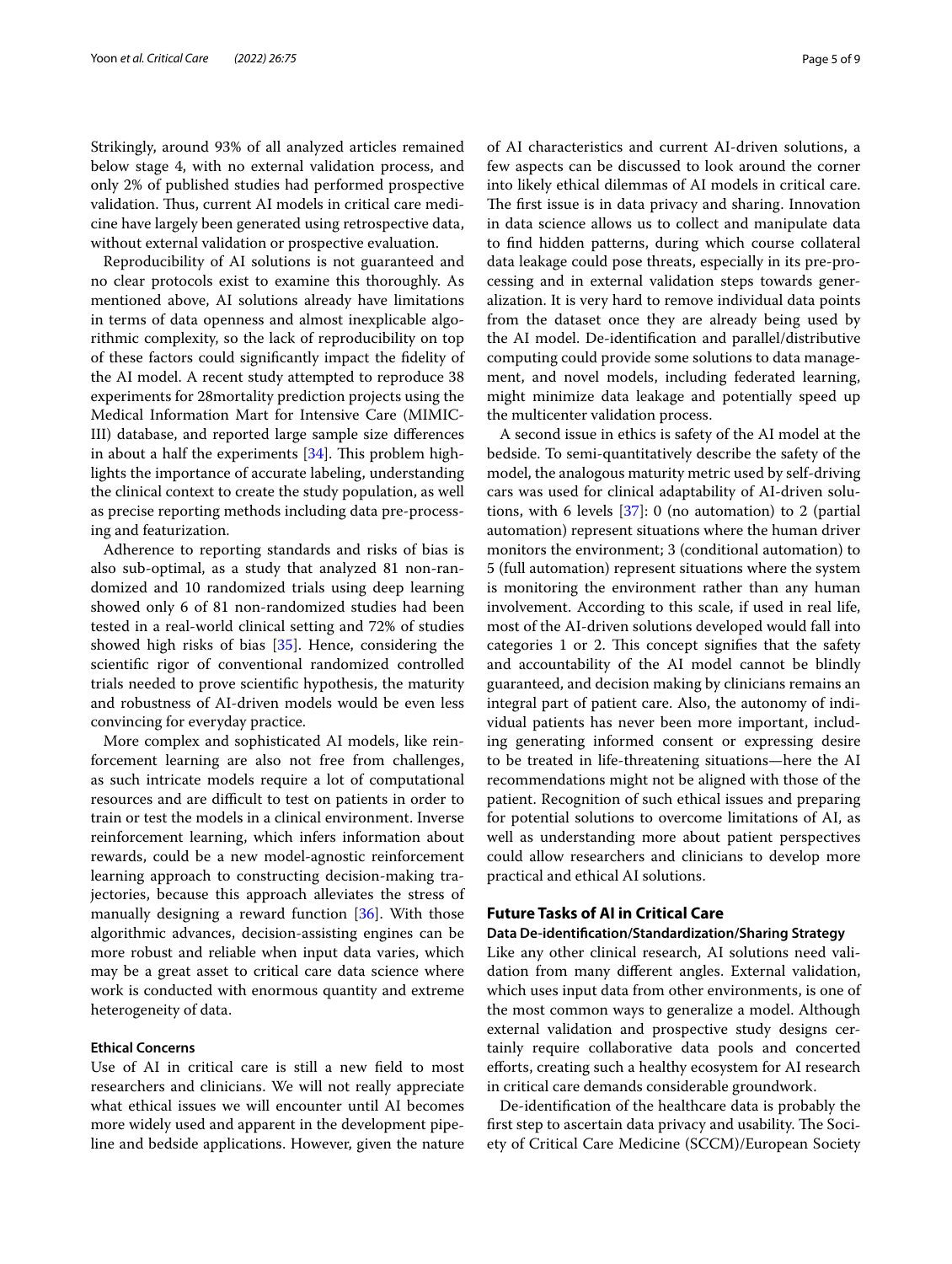of Intensive Care Medicine (ESICM) Joint Data Science Task Force team has published the process to create a large-scale database from different source databases, including the following steps: (1) using an anonymization threshold, personal data are separated from anonymous data; (2) iterative, risk-based process to de-identify personal data; (3) external review process to ensure privacy and legal considerations to abide within the European General Data Protection Regulation (GDPR) [\[38](#page-7-37)]. Such a de-identification process would ascertain safe data transfer and could further facilitate high-quality AI model training.

Other important groundwork for the multi-center collaboration is data standardization. Individual hospital systems have developed numerous different data labeling strategies in different EHR layers. Even within the same hospital system, small discrepancies, including the number of decimals, commonly used abbreviations, and data order within the chart, could be stumbling blocks for systematic data standardization. In addition, data with higher granularity, including physiologic waveform data, are even harder to standardize, as there are no distinctive labels to express the values in a structured way. To address this, international researchers have developed a standardized format to facilitate efficient exchange of clinical and physiologic data [[39\]](#page-7-38). In this Hierarchical Data Format-version 5 (HDF5)-based critical care data exchange format, multiparameter data could be stored, compressed, and streamed real time. This type of data exchange format would allow integration of other types of large-scale datasets as well, including imaging or genomics.

While one cannot completely remove the data privacy and governance concerns, rapid collaboration can be facilitated when those are less of an issue. An example is federated learning, where models can be designed to be dispatched to local centers for training, instead of data from participating centers collected to one central location for model training. While the data are not directly exposed to the outside environment, the model could still be trained by outside datasets with comparable efficacy and performance [[40\]](#page-8-0). Federated learning could be even more useful when the data distribution among different centers is imbalanced or skewed, demonstrating the real-world collaboration environment [[41\]](#page-8-1). A comprehensive federated learning project was performed during the COVID-19 pandemic. Across the globe, 20 academic centers collaborated to predict clinical outcomes from COVID-19 by constructing federated learning within a strong cloud computing system [\[42\]](#page-8-2). During the study phase, researchers developed an AI model to predict the future oxygen requirements of patients with symptomatic COVID-19 using chest X-ray data, which was then dispatched to participating hospitals. The trained model was calibrated with shared partial-model weights, then the averaged global model was generated, while privacy was preserved in each hospital system. In that way, the AI model achieved an average AUC>0.92 for predicting 24 to 72-h outcomes. In addition, about a 16% improvement in average AUC, with a 38% increase in generalizability was observed when the model was tested with federated learning compared to the prediction model applied to individual centers. This report exemplifies the potential power of a federated learning-based collaborative approach, albeit the source data (chest X-ray and other clinical data) are relatively easy to standardize for the federated learning system to work on.

#### **Novel AI Models and Trial Designs**

Labeling target events for AI models is a daunting, laborintensive task, and requires a lot of resources. To make the task more efficient, novel AI models, such as weakly supervised learning, have been introduced. Weakly supervised learning can build desired labels with only partial participation of domain experts, and may potentially preserve resource use. One example was provided by performing weakly supervised classification tasks using medical ontologies and expert-driven rules on patients visiting the emergency department with COVID-19 related symptoms [\[43](#page-8-3)]. When ontology-based weak supervision was coupled with pretrained language models, the engineering cost of creating classifiers was reduced more than for simple weakly supervised learning, showing an improved performance compared to a majority vote classifier. The results showed that this AI model could make unstructured chart data available for machine learning input, in a short period of time, without an expert labeling process in the midst of a pandemic. Future clinical trials could also be designed with AI models, especially to maximize benefits and minimize risks to participants, as well as to make the best use of limited resources. One example of such an innovative design is the REMAP-CAP (Randomized Embedded Multifactorial Additive Platform for Community-Acquired Pneumonia), which adopted a Bayesian inference model. In detail, this multicenter clinical trial allows randomization with robust causal inference, creates multiple intervention arms across multiple patient subgroups, provides response-adaptive randomization with preferential assignment, and provides a novel platform with perpetual enrollment beyond the evaluation of the initial treatments [[44\]](#page-8-4). The platform, initially developed to identify optimal treatment for community-acquired pneumonia, continued to enroll throughout the COVID-19 pandemic, and has contributed to improved survival among critically ill COVID-19 patients [\[45](#page-8-5), [46](#page-8-6)].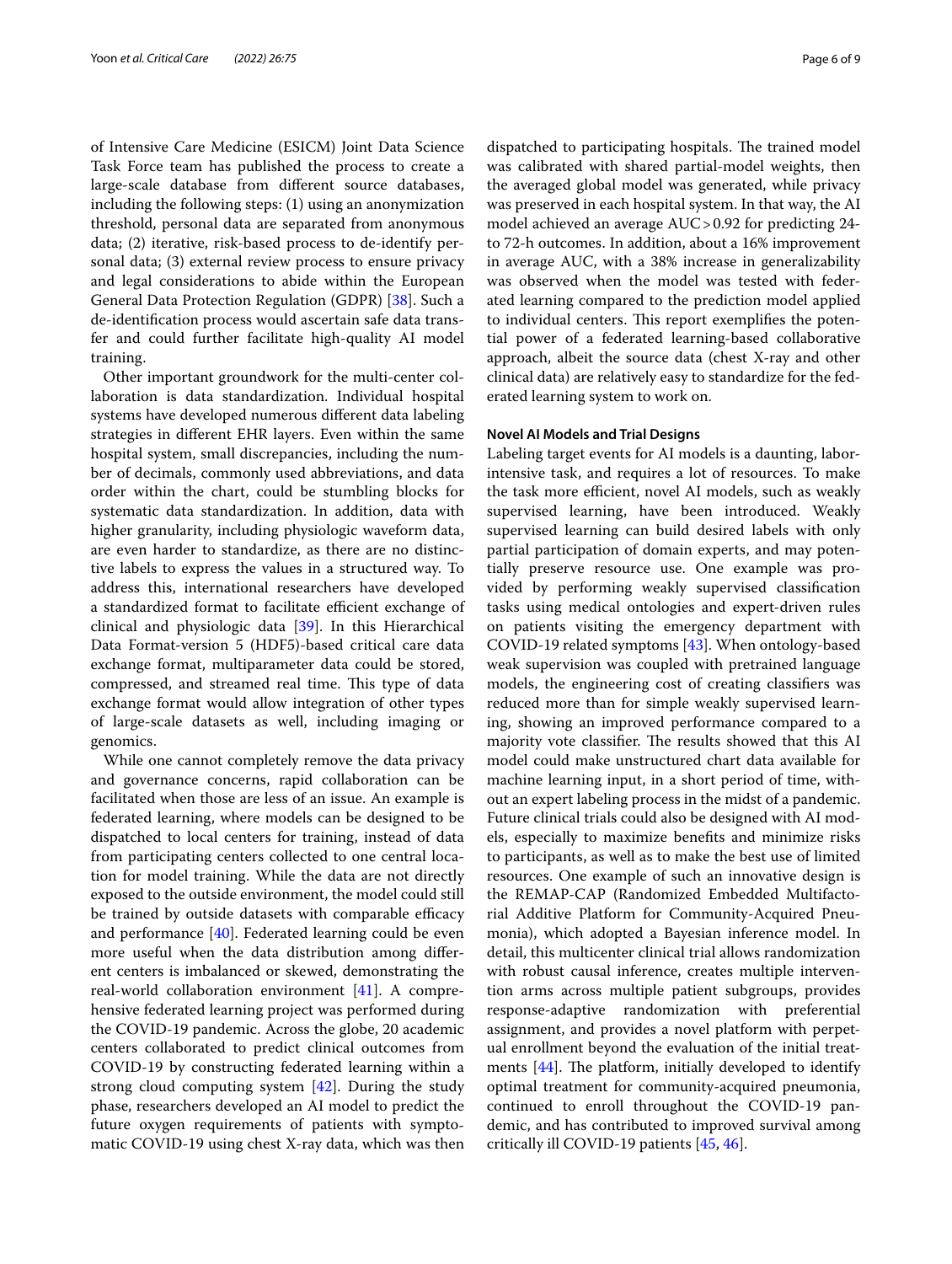#### **Real‑Time Application**

To establish a valuable AI system in the real-life setting, the model should be able to deliver important information in a timely manner. In critically ill patients, the feedback time should be extremely short, sometimes less than a few minutes. Prediction made too early would have enough time to formulate the model, but have less predictive power, and prediction made very close to target events would have higher performance, with no time to curate the input data and run the model for output.

To be used in the real-life environment, a real time AI model should be equipped with a very fast data pre-processing platform, and able to parsimoniously featurize to update the model with new input data simultaneously. The output should also be delivered to the bedside rapidly. In that strict sense of real time, almost no clinical studies have accomplished real-time prediction. A few publications claim real-time prediction, but most of them used retrospective data, and failed to demonstrate continuous real-time data pre-processing without time delay. Using a gradient boosting tree model, one study showed dynamic 'real-time' risks of the onset of sepsis from a large retrospective dataset. The duration of ICU stay was divided into three periods (0–9 h, 10–49 h, and more than 50 h of ICU stay), partitioned to reflect different sepsis onset events, and resulted in different utility scores in each phase [\[47\]](#page-8-7). While this provides valuable information on different performances of the AI model for different durations of ICU stay, use of continuous real-time pre-processing without a time delay was not demonstrated. Another study using a recurrent neural network on postoperative physiologic vital sign data produced a high positive predictive value of 0.90 with sensitivity of 0.85 in predicting mortality, and was superior to the conventional metric to predict mortality and other complications [[48](#page-8-8)]. The study also showed that the predictive difference between the AI solution and conventional methods was evident from the beginning of the ICU stay. However, prediction from the earliest part of the ICU stay also does not qualify as true real-time prediction. Although this is a challenging task for current technology, application of the real- time AI model to the critical care environment could yield significant benefit in downstream diagnostic or therapeutic options without time delay.

## **Quality Control After Model Deployment**

Once the AI model achieves high performance and is deemed to be useful in a real-life clinical setting, implementation strategies as well as quality assessment efforts should follow. Anticipating such changes in the clinical/administrative landscape, the National Academy of Medicine of the United States has published a white paper on AI use in healthcare, in which the authors urge the development of guidelines and legal terms for safer, more efficacious, and personalized medicine [[49](#page-8-9)]. In particular, for the maturity of AI solutions and their integration with healthcare, the authors suggested addressing implicit and explicit bias, contextualizing a dialogue of transparency and trust, developing and deploying appropriate training and educational tools, and avoiding overregulation or over-legislation of AI solutions.

#### **Conclusion**

Rapid development and realization of AI models secondary to an unprecedented increase in computing power has invigorated research in many fields, including medicine. Many research topics in critical care medicine have employed the concept of AI to recognize hidden disease patterns among the extremely heterogeneous and noiseprone clinical datasets. AI models provide useful solutions in disease detection, phenotyping, and prediction that might alter the course of critical diseases. They may also lead to optimal, individualized treatment strategies when multiple treatment options exist. However, at the current stage, development and implementation of AI solutions face many challenges. First, data generalization is difficult without proper groundwork, including de-identification and standardization. Second, AI models are not robust, with sub-optimal adherence to reporting standards, a high risk of bias, lack of reproducibility, and without proper external validation with open data and transparent model architecture. Third, with the nature of the obscurity and probabilistic approach, AI models could lead to unforeseen ethical dilemmas. For the successful implementation of AI into clinical practice in the future, collaborative research efforts with plans for data standardization and sharing, advanced model development to ascertain data security, real-time application, and quality control are required.

#### **Acknowledgements**

Not applicable.

#### **Authors' contributions**

JHY, MRP, and GC have conceptualized and written the manuscript. All authors have agreed to be personally accountable for their contributions. All authors read and approved the final manuscript before submission.

#### **Funding**

National Institute of Health (NIH)—K23GM138984 (Yoon JH), R01NR013912 (Pinsky MR, Clermont G), R01GM117622 (Pinsky MR, Clermont G). Publication costs were funded by NIH K23GM138984 (Yoon JH).

#### **Availability of data and materials**

Not applicable.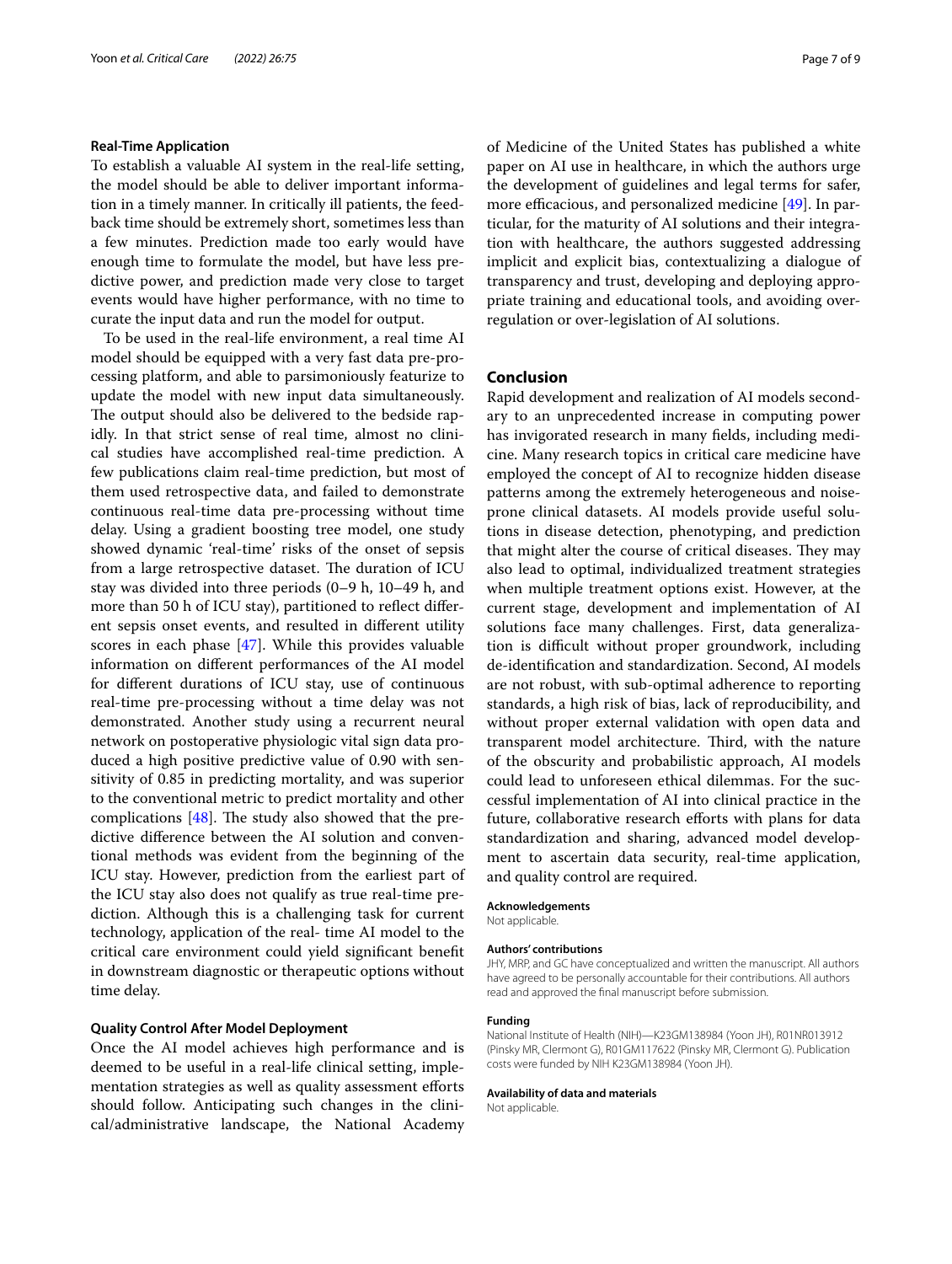#### **Declarations**

**Ethics approval and consent to participate** Not applicable.

#### **Consent for publication**

Not applicable.

#### **Competing interests**

Authors have no competing financial or non-financial interests for current work.

#### **Author details**

<sup>1</sup> Division of Pulmonary, Allergy, and Critical Care Medicine, Department of Medicine, University of Pittsburgh, Pittsburgh, PA, USA. <sup>2</sup> Department of Critical Care Medicine, University of Pittsburgh, Pittsburgh, PA, USA.

#### Published online: 22 March 2022

#### **References**

- <span id="page-7-0"></span>Zimmerman JE, Kramer AA, Knaus WA. Changes in hospital mortality for United States intensive care unit admissions from 1988 to 2012. Crit Care. 2013;17:R81.
- <span id="page-7-1"></span>2. Yoon JH, Pinsky MR. Predicting adverse hemodynamic events in critically ill patients. Curr Opin Crit Care. 2018;24:196–203.
- <span id="page-7-2"></span>3. Seah JCY, Tang JSN, Kitchen A, Gaillard F, Dixon AF. Chest radiographs in congestive heart failure: visualizing neural network learning. Radiology. 2019;290:514–22.
- <span id="page-7-3"></span>4. Horng S, Liao R, Wang X, Dalal S, Golland P, Berkowitz SJ. Deep learning to quantify pulmonary edema in chest radiographs. Radiol Artif Intell. 2021;3:e190228.
- <span id="page-7-4"></span>5. Li L, Qin L, Xu Z, et al. Using artificial intelligence to detect COVID-19 and community-acquired pneumonia based on pulmonary CT: evaluation of the diagnostic accuracy. Radiology. 2020;296:E65-e71.
- <span id="page-7-5"></span>6. Monteiro M, Newcombe VFJ, Mathieu F, et al. Multiclass semantic segmentation and quantification of traumatic brain injury lesions on head CT using deep learning: an algorithm development and multicentre validation study. Lancet Digit Health. 2020;2:e314–22.
- <span id="page-7-6"></span>7. Dreizin D, Zhou Y, Fu S, et al. A multiscale deep learning method for quantitative visualization of traumatic hemoperitoneum at CT: assessment of feasibility and comparison with subjective categorical estimation. Radiol Artif Intell. 2020;2:e190220.
- <span id="page-7-7"></span>8. Vincent JL. The continuum of critical care. Crit Care. 2019;23(Suppl 1):122.
- <span id="page-7-8"></span>9. Chen L, Ogundele O, Clermont G, Hravnak M, Pinsky MR, Dubrawski AW. Dynamic and personalized risk forecast in step-down units. Implications for monitoring paradigms. Ann Am Thorac Soc. 2017;14:384–91.
- <span id="page-7-9"></span>10. Yoon JH, Mu L, Chen L, et al. Predicting tachycardia as a surrogate for instability in the intensive care unit. J Clin Monit Comput. 2019;33:973–85.
- <span id="page-7-10"></span>11. Wijnberge M, Geerts BF, Hol L, et al. Effect of a machine learning-derived early warning system for intraoperative hypotension vs standard care on depth and duration of intraoper-ative hypotension during elective noncardiac surgery: the HYPE randomized clinical trial. JAMA. 2020;323:1052–60.
- <span id="page-7-11"></span>12. Joosten A, Rinehart J, Van der Linden P, et al. Computer-assisted individualized hemodynamic management reduces intraoperative hypotension in intermediate- and high-risk surgery: a randomized controlled trial. Anesthesiology. 2021;135:258–72.
- <span id="page-7-12"></span>13. Yoon JH, Jeanselme V, Dubrawski A, Hravnak M, Pinsky MR, Clermont G. Prediction of hypotension events with physiologic vital sign signatures in the intensive care unit. Crit Care. 2020;24:661.
- <span id="page-7-13"></span>14. Lassau N, Ammari S, Chouzenoux E, et al. Integrating deep learning CT-scan model, biological and clinical variables to predict severity of COVID-19 patients. Nat Commun. 2021;12:634.
- <span id="page-7-14"></span>15. Bartkowiak B, Snyder AM, Benjamin A, et al. Validating the electronic cardiac arrest risk triage (eCART) score for risk stratification of surgical inpatients in the postoperative setting: retrospective cohort study. Ann Surg. 2019;269:1059–63.
- <span id="page-7-15"></span>16. Nemati S, Holder A, Razmi F, Stanley MD, Clifford GD, Buchman TG. An interpretable machine learning model for accurate prediction of sepsis in the ICU. Crit Care Med. 2018;46:547–53.
- <span id="page-7-16"></span>17. Raj R, Luostarinen T, Pursiainen E, et al. Machine learning-based dynamic mortality prediction after traumatic brain injury. Sci Rep. 2019;9:17672.
- <span id="page-7-17"></span>18. Banoei MM, Dinparastisaleh R, Zadeh AV, Mirsaeidi M. Machine-learningbased COVID-19 mortality prediction model and identification of patients at low and high risk of dying. Crit Care. 2021;25:328.
- <span id="page-7-18"></span>19. Seymour CW, Kennedy JN, Wang S, et al. Derivation, validation, and potential treatment implications of novel clinical phenotypes for sepsis. JAMA. 2019;321:2003–17.
- <span id="page-7-19"></span>20. Calfee CS, Delucchi KL, Sinha P, et al. Acute respiratory distress syndrome subphenotypes and differential response to simvastatin: secondary analysis of a randomised controlled trial. Lancet Respir Med. 2018;6:691–8.
- <span id="page-7-20"></span>21. Sinha P, Delucchi KL, McAuley DF, O'Kane CM, Matthay MA, Calfee CS. Development and validation of parsimonious algorithms to classify acute respiratory distress syndrome phenotypes: a secondary analysis of randomised controlled trials. Lancet Respir Med. 2020;8:247–57.
- <span id="page-7-21"></span>22. Geri G, Vignon P, Aubry A, et al. Cardiovascular clusters in septic shock combining clinical and echocardiographic parameters: a post hoc analysis. Intensive Care Med. 2019;45:657–67.
- <span id="page-7-22"></span>23. Rivers E, Nguyen B, Havstad S, et al. Early goal-directed therapy in the treatment of severe sepsis and septic shock. N Engl J Med. 2001;345:1368–77.
- <span id="page-7-23"></span>24. Rowan KM, Angus DC, Bailey M, et al. Early, goal-directed therapy for septic shock—a patient-level meta-analysis. N Engl J Med. 2017;376:2223–34.
- <span id="page-7-24"></span>25. Komorowski M, Celi LA, Badawi O, Gordon AC, Faisal AA. The artificial intelligence clinician learns optimal treatment strategies for sepsis in intensive care. Nat Med. 2018;24:1716–20.
- <span id="page-7-25"></span>26. Peine A, Hallawa A, Bickenbach J, et al. Development and validation of a reinforcement learning algorithm to dynamically optimize mechanical ventilation in critical care. NPJ Digit Med. 2021;4:32.
- <span id="page-7-26"></span>27. Hravnak M, Pellathy T, Chen L, et al. A call to alarms: current state and future directions in the battle against alarm fatigue. J Electrocardiol. 2018;51:S44–8.
- <span id="page-7-27"></span>28. Thorsen-Meyer HC, Nielsen AB, Nielsen AP, et al. Dynamic and explainable machine learning prediction of mortality in patients in the intensive care unit: a retrospective study of high-frequency data in electronic patient records. Lancet Digit Health. 2020;2:e179–91.
- <span id="page-7-28"></span>29. Davoudi A, Malhotra KR, Shickel B, et al. Intelligent ICU for autonomous patient monitoring using pervasive sensing and deep learning. Sci Rep. 2019;9:8020.
- <span id="page-7-29"></span>30. Rudin C. Stop explaining black box machine learning models for high stakes decisions and use interpretable models instead. Nat Mach Intell. 2019;1:206–15.
- <span id="page-7-30"></span>31. Durán JM, Jongsma KR. Who is afraid of black box algorithms? On the epistemological and ethical basis of trust in medical AI. J Med Ethics. 2021;47:329–35.
- <span id="page-7-31"></span>32. Lundberg SM, Nair B, Vavilala MS, et al. Explainable machine-learning predictions for the prevention of hypoxaemia during surgery. Nat Biomed Eng. 2018;2:749–60.
- <span id="page-7-32"></span>33. Fleuren LM, Thoral P, Shillan D, Ercole A, Elbers PWG. Machine learning in intensive care medicine: ready for take-off? Intensive Care Med. 2020;46:1486–8.
- <span id="page-7-33"></span>34. Johnson AEW, Pollard TJ, Mark RG. Reproducibility in critical care: a mortality prediction case study. PMLR. 2017;68:361–76.
- <span id="page-7-34"></span>35. Nagendran M, Chen Y, Lovejoy CA, et al. Artificial intelligence versus clinicians: systematic review of design, reporting standards, and claims of deep learning studies. BMJ. 2020;368:m689.
- <span id="page-7-35"></span>36. Fu J, Luo K, Levine S. Learning robust rewards with adversarial inverse reinforcement learning. 2017. [arXiv:1710.11248](http://arxiv.org/abs/1710.11248).
- <span id="page-7-36"></span>37. Topol EJ. High-performance medicine: the convergence of human and artificial intelligence. Nat Med. 2019;25:44–56.
- <span id="page-7-37"></span>38. Thoral PJ, Peppink JM, Driessen RH, et al. Sharing ICU patient data responsibly under the Society of Critical Care Medicine/European Society of Intensive Care Medicine Joint Data Science Collaboration: the Amsterdam university medical centers database (AmsterdamUMCdb) example. Crit Care Med. 2021;49:e563–77.
- <span id="page-7-38"></span>39. Laird P, Wertz A, Welter G, et al. The critical care data exchange format: a proposed flexible data standard for combining clinical and highfrequency physiologic data in critical care. Physiol Meas. 2021;42:065002.